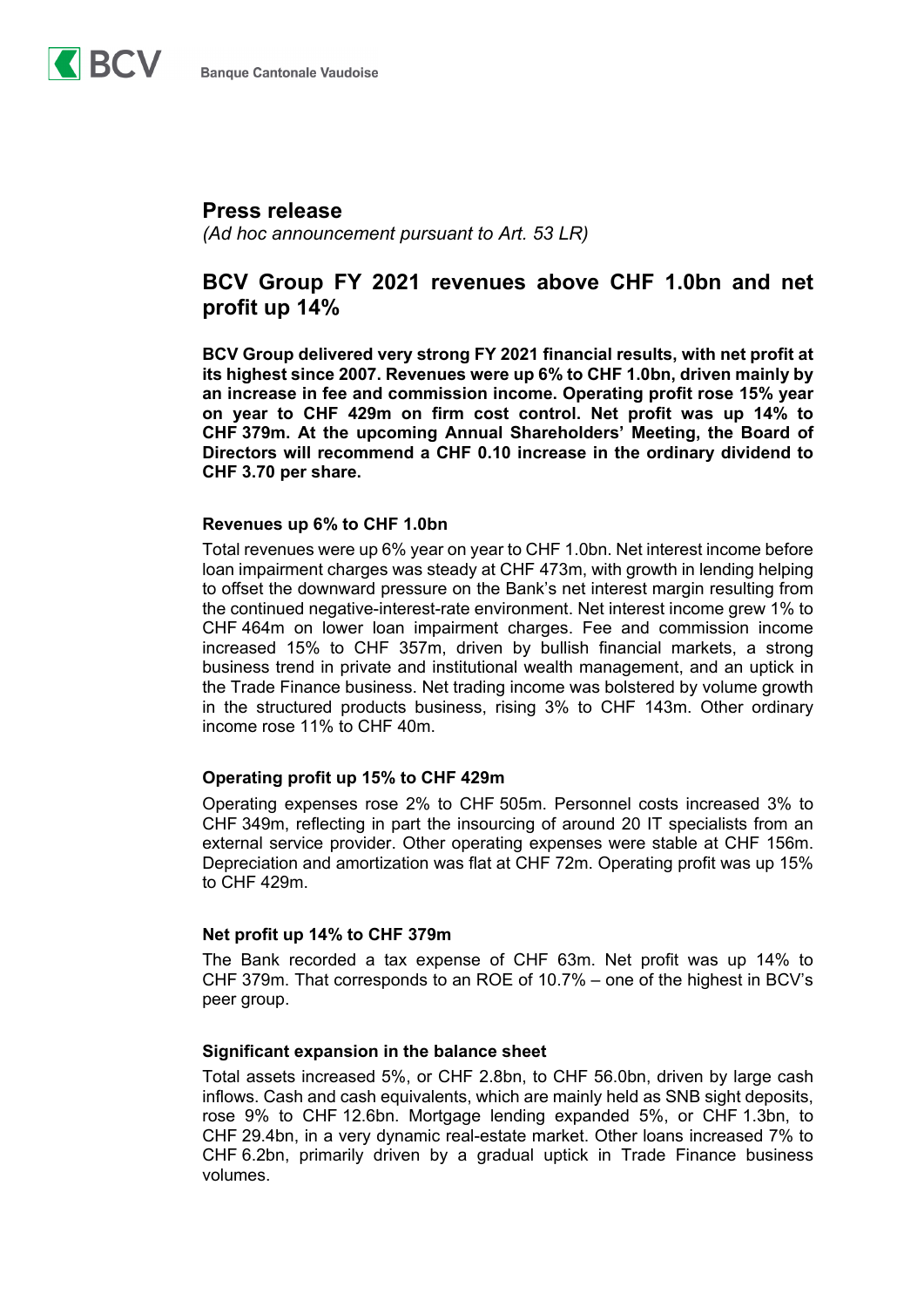

On the liabilities side, customer deposits continued to expand significantly, rising 8%, or CHF 2.8bn, to CHF 38.2bn.

#### **Continued net fund inflows**

The Group's assets under management rose 9% to CHF 112.9bn. Net new money totaled CHF 5.7bn and came from all client segments – individuals, SMEs, institutional clients, and large corporates. Investment performance drove AuM up by CHF 4.0bn.

#### **Solid financial position**

Shareholders' equity rose 2% to CHF 3.6bn. The Bank's CET1 ratio stood at 17.2%, attesting to BCV's financial solidity. Standard & Poor's once again reaffirmed its AA rating for BCV with a stable outlook, and Moody's maintained its Aa2 rating, also with a stable outlook.

### **Proposed CHF 318m payout**

At the upcoming Annual Shareholders' Meeting, the Board of Directors will recommend a CHF 0.10 increase in the ordinary dividend to CHF 3.70 per share. If the payout is approved, BCV will distribute CHF 318m to its shareholders. The Canton of Vaud will receive CHF 213m in dividends together with CHF 30m in 2021 cantonal and municipal taxes, for a total of CHF 243m.

#### **Fulfilling BCV's mission as Vaud's cantonal bank throughout the pandemic**

In 2021, the Bank maintained the measures it had implemented to protect its customers and employees, while continuing to provide a full range of banking services to the people and businesses of Vaud. Remote working arrangements for employees were adapted in line with the evolving public health situation, and customers could visit BCV's branches or use various remote banking channels to carry out their day-to-day transactions and speak with their advisors. In collaboration with a local healthcare group, the Bank also offered on-site vaccination for employees and their families.

To help support local SMEs during the pandemic, the Bank offered them the possibility to suspend the 31 March and 30 June principal repayments on their loans (including mortgage loans, overdraft facilities, and capital goods loans). A similar measure was taken in 2020 (see the press releases of 19 March 2020 and 3 February 2021).

#### **Changes to the Board of Directors on 1 January 2022**

The Vaud Cantonal Government appointed Eftychia Fischer as the new Chair of BCV's Board of Directors, effective from 1 January 2022. Ms. Fischer, who was first elected to the Board at the 2020 Shareholders' Meeting, replaced Jacques de Watteville, who chaired the Board from 2018 to 2021. Mr. de Watteville, whose term expired on 31 December 2021, had reached the age limit stipulated by the cantonal act governing BCV (LBCV).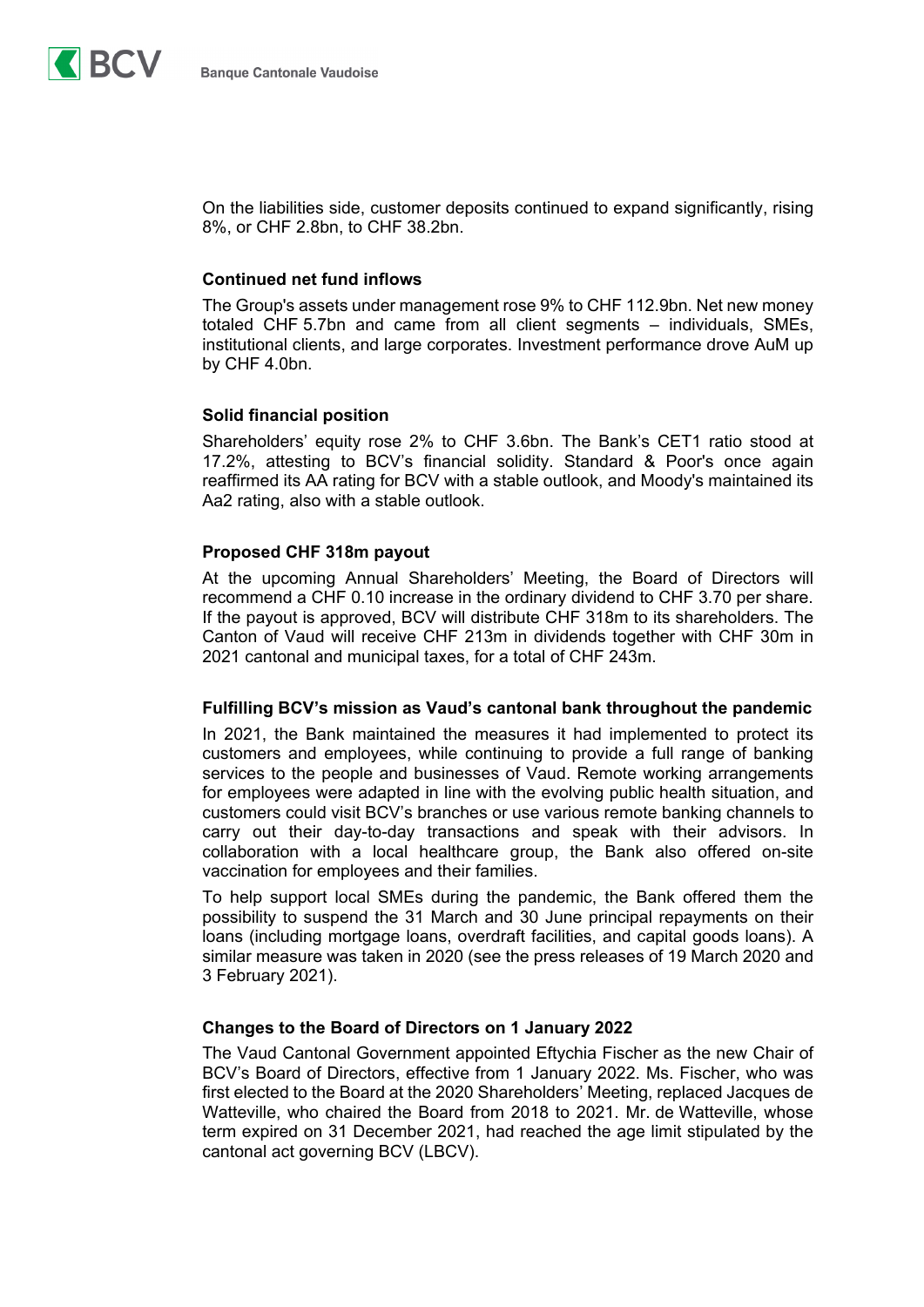

At the Shareholders' Meeting on 29 April 2021, Pierre-Alain Urech, former CEO of Romande Energie and current Vice Chairman of the Swiss Federal Railways (SBB) Board of Directors, was elected to the Board as from 1 January 2022.

#### **Outlook**

Barring a significant deterioration in the financial markets and/or the overall economic situation, FY 2022 business development is expected to trend along the same lines as in prior years.

### **Lausanne, Switzerland, 17 February 2022**

#### **2022 calendar**

| Publication of the 2021 Annual Report (on www.bcv.ch) |
|-------------------------------------------------------|
| Annual Shareholders' Meeting in Lausanne              |
| Ex-dividend date                                      |
| Dividend record date                                  |
| Dividend payment                                      |
| Half-year 2022 results                                |
|                                                       |

#### **Banque Cantonale Vaudoise – Contacts**

Daniel Herrera, Communications Director Tel.: +41 21 212 28 61 Email: daniel.herrera@bcv.ch

Gregory Duong, Investor Relations Tel.: +41 21 212 20 71 Email: gregory.duong@bcv.ch

The above text is a translation of the original French document; only the French text is authoritative.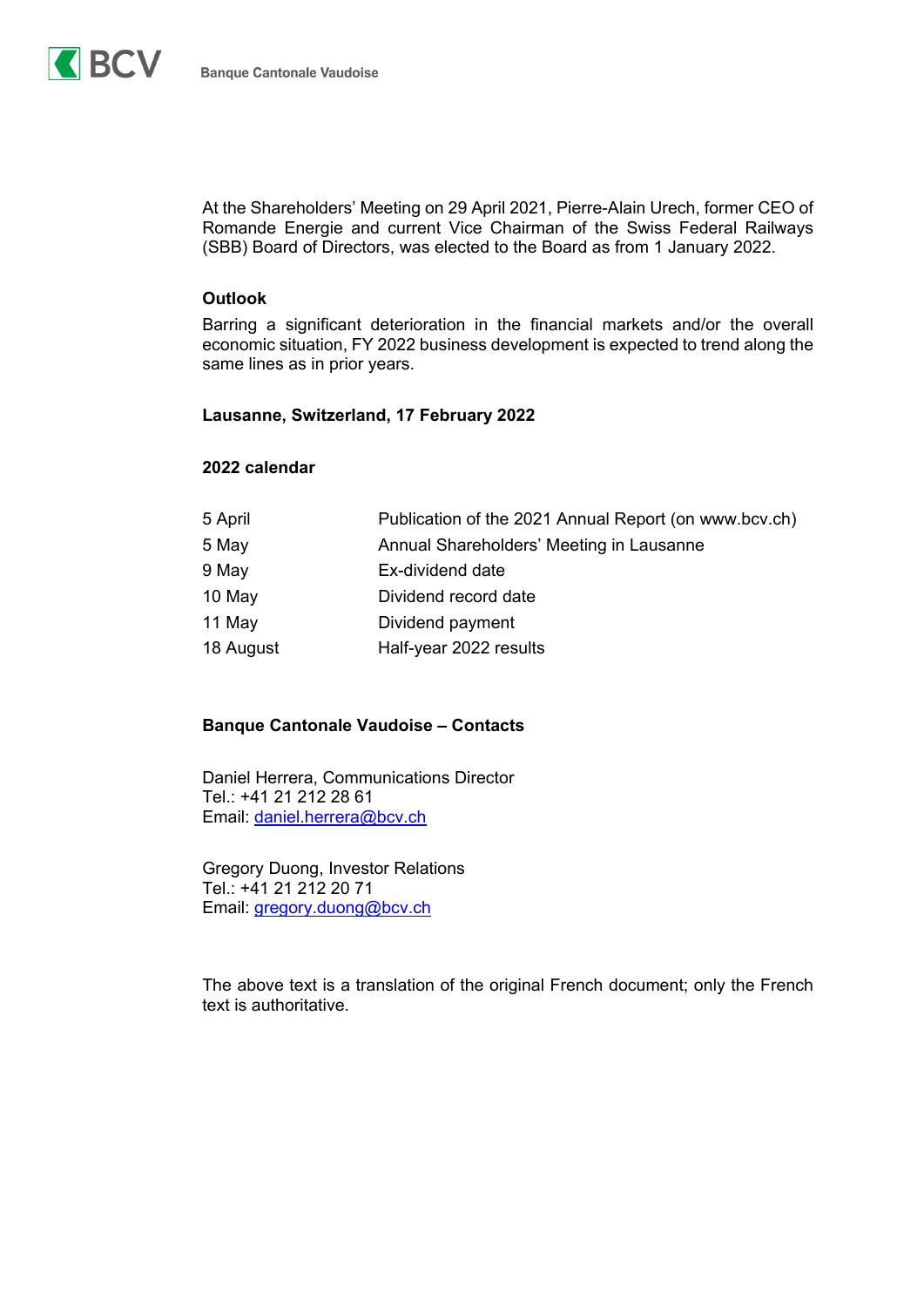

| (in CHF millions)                                                     | 31/12/2021     | 31/12/2020     | <b>Absolute</b><br>change | Change<br>as $%$ |
|-----------------------------------------------------------------------|----------------|----------------|---------------------------|------------------|
| Cash and cash equivalents                                             | 12,600         | 11,550         | 1,050                     | 9                |
| Due from banks                                                        | 952            | 1,347          | $-395$                    | $-29$            |
| Reverse repurchase agreements                                         | 158            | 236            | -78                       | $-33$            |
| Loans and advances to customers                                       | 6,209          | 5,812          | 397                       | $\overline{7}$   |
| Mortgage loans                                                        | 29,373         | 28,037         | 1,336                     | 5                |
| Trading portfolio assets                                              | 200            | 312            | $-112$                    | $-36$            |
| Positive mark-to-market values of derivative financial instruments    | 368            | 321            | 47                        | 15               |
| Other financial assets at fair value                                  | 1,212          | 886            | 327                       | 37               |
| <b>Financial investments</b>                                          | 4,287          | 4,084          | 203                       | 5                |
| Accrued income and prepaid expenses                                   | 67             | 87             | $-20$                     | $-23$            |
| Non-consolidated holdings                                             | 86             | 69             | 17                        | 25               |
| Tangible fixed assets                                                 | 393            | 412            | $-19$                     | $-5$             |
| Intangible assets                                                     | $\overline{0}$ | $\overline{2}$ | $-2$                      | $-100$           |
| Other assets                                                          | 46             | 31             | 15                        | 49               |
| <b>Assets</b>                                                         | 55,952         | 53,186         | 2,765                     | 5                |
| Total subordinated assets                                             | $\overline{0}$ | 0              | $\mathbf 0$               | $\mathbf 0$      |
| of which subject to mandatory conversion and/or conditional write-off | 0              | 0              | 0                         | $\Omega$         |
| Due to banks                                                          | 3,378          | 2,948          | 430                       | 15               |
| Repurchase agreements                                                 | 1,458          | 2,781          | $-1,322$                  | -48              |
| Customer deposits                                                     | 38,195         | 35,424         | 2,771                     | 8                |
| Trading portfolio liabilities                                         | $\overline{2}$ | 1              | $\mathbf 0$               | 33               |
| Negative mark-to-market values of derivative financial instruments    | 273            | 329            | $-55$                     | $-17$            |
| Other financial liabilities at fair value                             | 1,340          | 969            | 371                       | 38               |
| Medium-term notes                                                     | 2              | 2              | -0                        | $-15$            |
| Bonds and mortgage-backed bonds                                       | 7,313          | 6,911          | 402                       | 6                |
| Accrued expenses and deferred income                                  | 139            | 145            | -5                        | $-4$             |
| <b>Other liabilities</b>                                              | 183            | 75             | 108                       | 144              |
| Provisions                                                            | 24             | 27             | -3                        | $-12$            |
| Liabilities                                                           | 52,308         | 49,612         | 2,696                     | 5                |
| Reserves for general banking risks                                    | 666            | 666            | $\mathbf 0$               | $\mathbf 0$      |
| Share capital                                                         | 86             | 86             | $\mathbf 0$               | $\Omega$         |
| Capital reserve                                                       | 36             | 36             | $\mathbf 0$               | $\mathbf{1}$     |
| Retained earnings                                                     | 2,493          | 2.472          | 21                        | $\mathbf{1}$     |
| Currency translation reserve                                          | $-2$           | $-2$           | -0                        | $-5$             |
| Own shares                                                            | $-15$          | $-15$          | $\mathbf 0$               | 3                |
| Minority interests in equity                                          | $\mathbf 0$    | 0              | $\mathbf 0$               | 1                |
| Net profit                                                            | 379            | 331            | 48                        | 14               |
| of which minority interests                                           | $\Omega$       | 0              | 0                         | 158              |
| <b>Shareholders' equity</b>                                           | 3,644          | 3,574          | 69                        | $\mathbf{2}$     |
| Total liabilities and shareholders' equity                            | 55,952         | 53,186         | 2,765                     | 5                |
| <b>Total subordinated liabilities</b>                                 | $\overline{0}$ | 0              | 0                         | $\mathbf 0$      |
| of which subject to mandatory conversion and/or conditional write-off | 0              | 0              | 0                         | 0                |
|                                                                       |                |                |                           |                  |

## **Consolidated off-balance-sheet transactions**

| (in CHF millions)                                                   | 31/12/2021 | 31/12/2020 | <b>Absolute</b><br>change | Change<br>as $%$ |
|---------------------------------------------------------------------|------------|------------|---------------------------|------------------|
| Contingent liabilities                                              | 1.588      | 1.754      | -166                      | -9               |
| Irrevocable commitments                                             | 1.478      | 1.440      | 38                        | 3                |
| Commitments relating to calls on shares and other equity securities | 243        | 178        | 65                        | 37               |
| Confirmed credits                                                   | 39         | 46         | - 1                       | -16              |